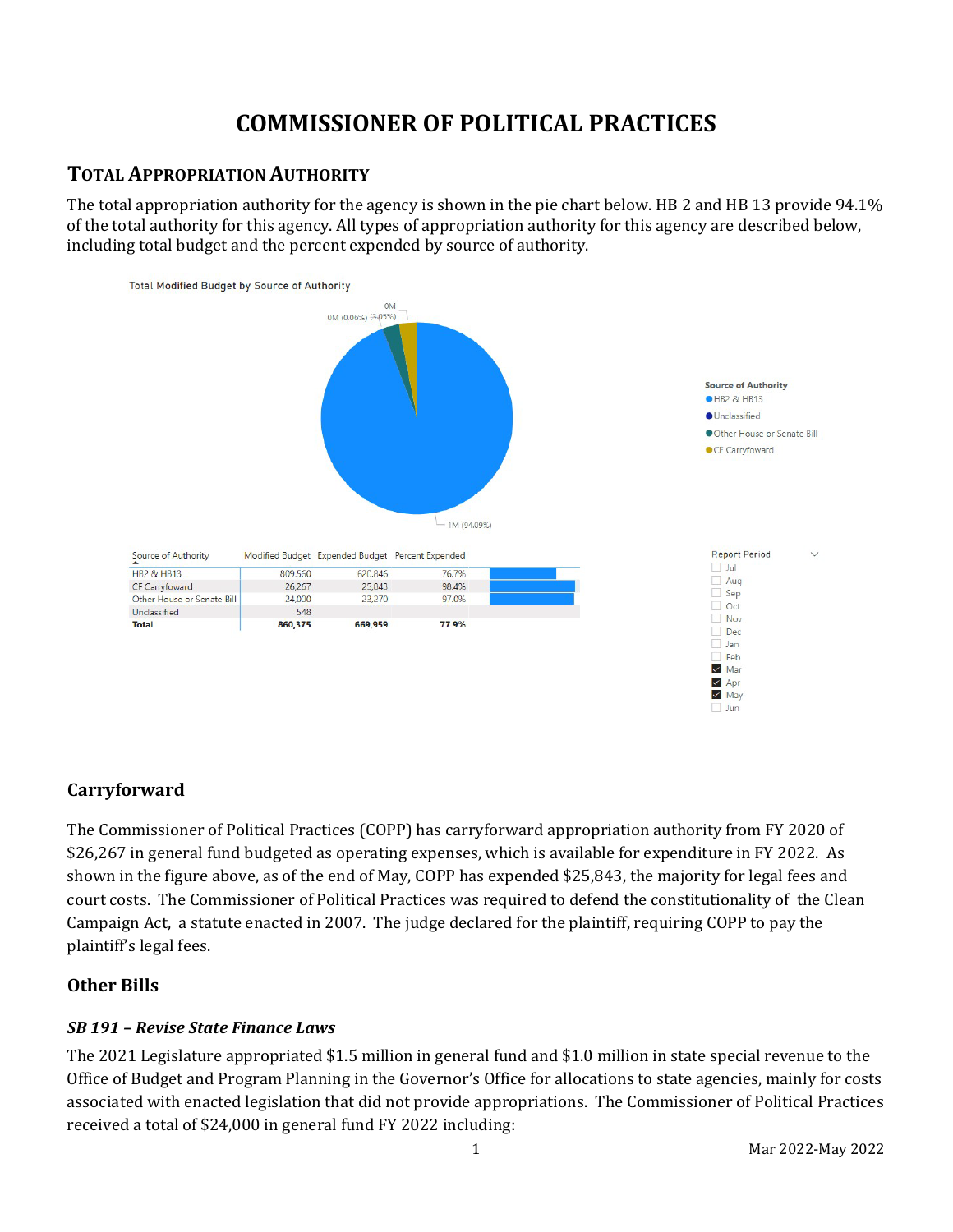- \$12,000 for SB 224, a bill revising campaign finance laws and requiring the Commissioner of Political Practices to amend the administrative rules manual to incorporate the changes in the campaign reporting requirements
- \$12,000 for SB 319, a bill that revised campaign finance laws to allow for the creation of joint fundraising committees. These funds will be used to upgrade the campaign electronic reporting system used by the Commissioner of Political Practices for reporting committee participants

This funding is considered one-time-only and as such will not be included in the base budget for the 2025 biennium. As of the end of May, COPP has expended \$11,270 for consulting and professional services related to SB 224 and \$12,000 for consulting and professional services related to SB 319.

### **Unclassified**

Per 39-71-403(1)(b)(iv), MCA, when workers' compensation premiums are lower than the previous year, state agencies shall reduce personal services appropriations by the amount of the premium reduction. To track the changes in appropriation authority, total appropriation is not reduced, instead the Governor's Office of Budget and Program Planning (OBPP) requires state agencies to:

- Reduce HB 2, statutory, and proprietary appropriations
- Create a separate offsetting entry on the financial statements in the same amount using an identifying number for workers' compensation entries

The offsetting entries are identified as "frozen" appropriations, which means the appropriations will not be spent unless authorized by OBPP. The Commissioner of Political Practices reduced personal services appropriations by \$548 for workers' compensation premium savings.

# **HB 2 BUDGET MODIFICATIONS**

The following chart shows the HB 2 budget as passed by the legislature, including the pay plan, and the HB 2 modified budget from March 1, 2022 through May 31, 2022. Net modifications to the budget include operating plan changes from one expenditure account to another, program transfers, reorganizations, and agency transfers of authority. The positive modifications and negative modifications are shown by program, expenditure account, and fund type.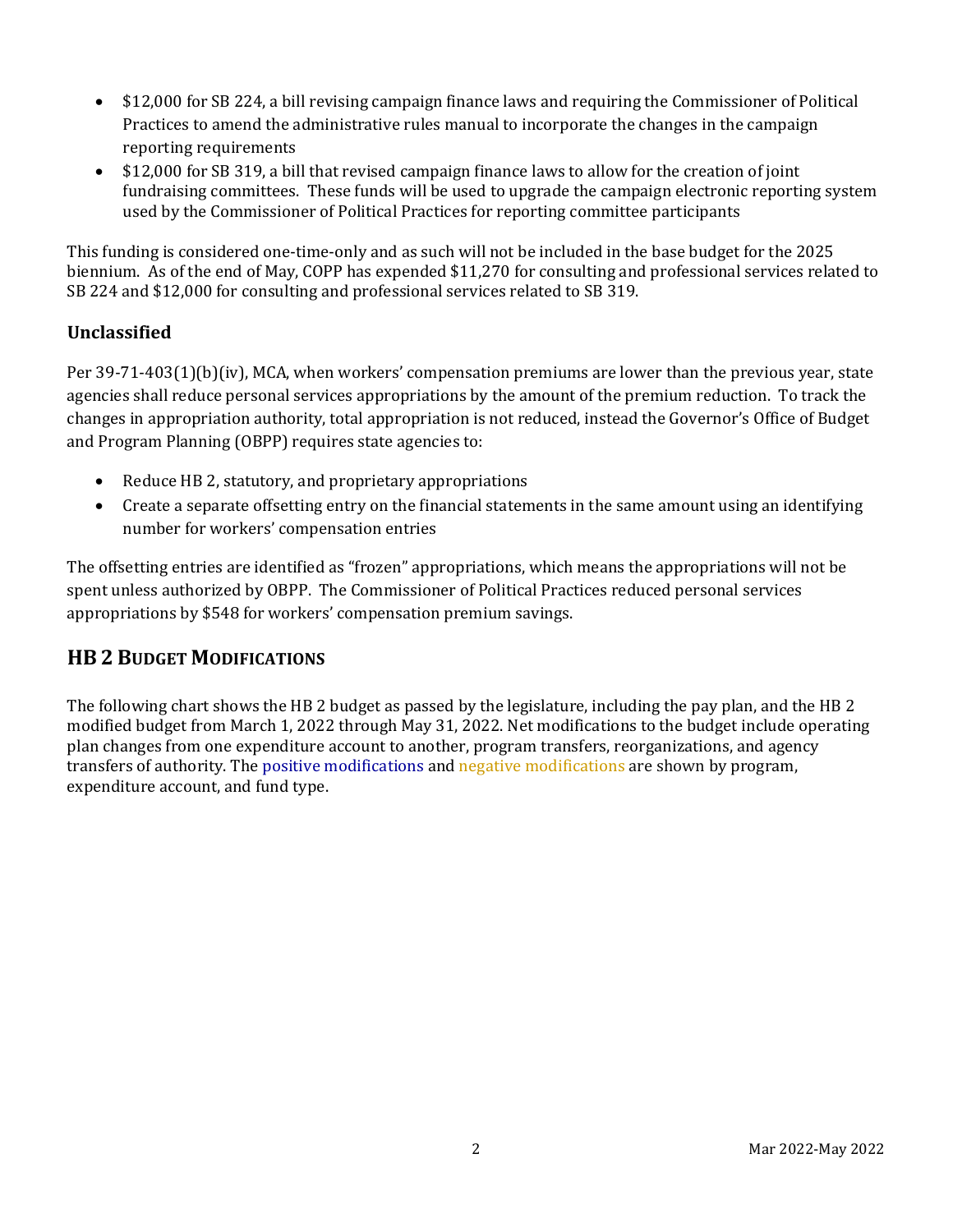| <b>Agency Name</b>                                  | March Modified<br>Budget        | June Modified<br>Budget        | <b>Net Modifications</b> |
|-----------------------------------------------------|---------------------------------|--------------------------------|--------------------------|
| ▲<br>E Commissioner of Political Prac               | 810,108                         | 809,560                        | $-548$                   |
| <b>Total</b>                                        | 810,108                         | 809,560                        | $-548$                   |
|                                                     |                                 |                                |                          |
| Acct & Lvl 1 DESC                                   | March Modified<br>Budget        | June Modified<br><b>Budget</b> | Net Modifications        |
| <b>E</b> 61000 Personal Services                    | 541,923                         | 541,375                        | $-548$                   |
| □ 62000 Operating Expenses<br>F 68000 Transfers-out | 262,185<br>6,000                | 262.185<br>6,000               |                          |
|                                                     |                                 |                                |                          |
| Fund Type                                           | March Modified<br><b>Budget</b> | June Modified<br>Budget        | <b>Net Modifications</b> |
|                                                     |                                 |                                | $-548$                   |

Between March 1, 2022 and May 31, 2022, COPP reduced personal services by \$548 for workers' compensation premium reductions.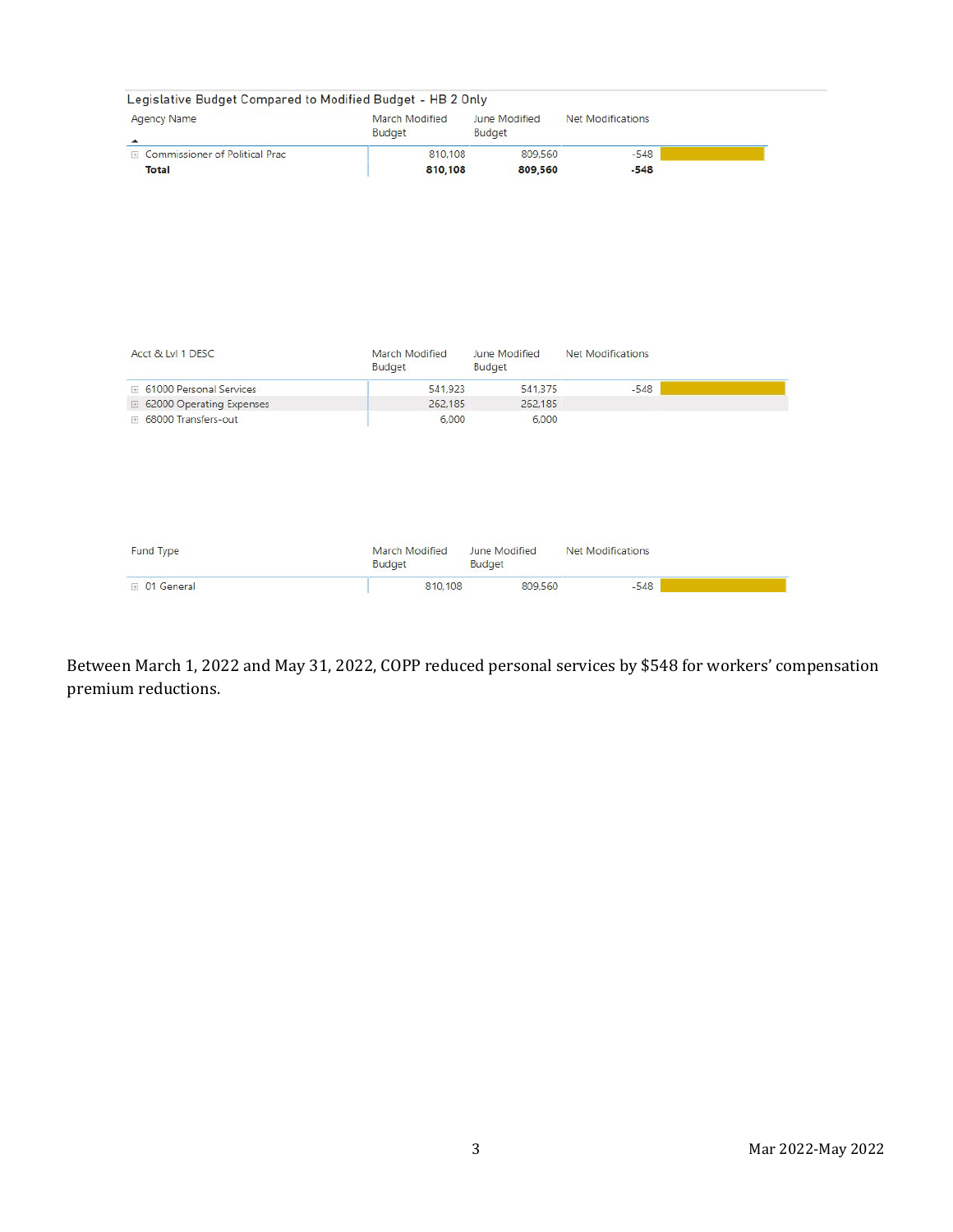# **HB 2 APPROPRIATION AUTHORITY**

The following chart shows the appropriated budget for the agency compared to expenditures through May 31, 2022.



The Commissioner of Political Practices is completely funded through the general fund. As of the end of May, 76.7% of the HB 2 modified budget has been expended.

# **Personal Services**

Personal services make up 66.9% of the HB 2 modified budget and are 82.1% expended as of the end of May.

The following chart shows the filled and vacant FTE within the agency as of May 1, 2022.